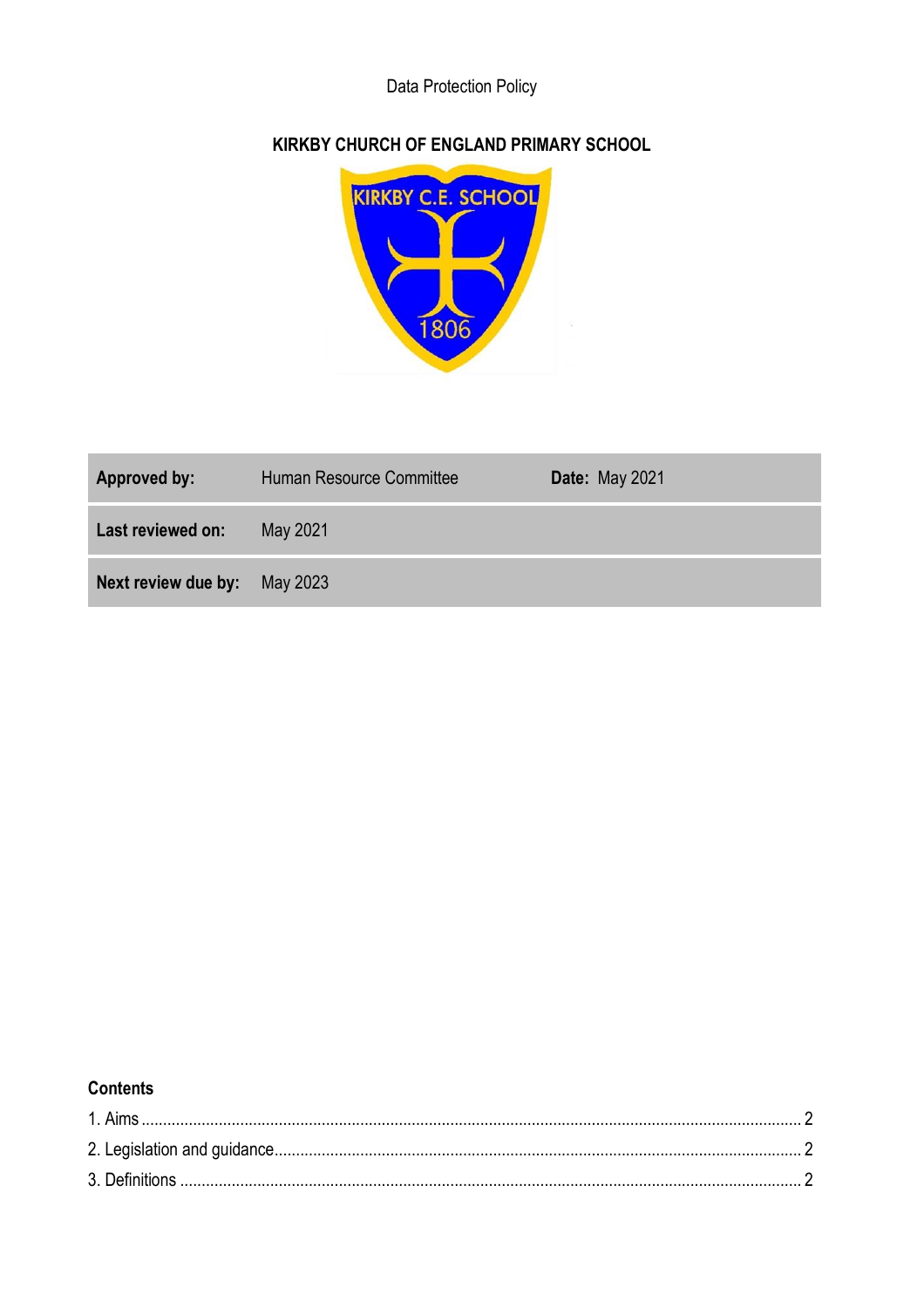## **1. Aims**

Our school aims to ensure that all personal data collected about staff, pupils, parents, governors, visitors and other individuals is collected, stored and processed in accordance with the [General Data Protection Regulation](http://data.consilium.europa.eu/doc/document/ST-5419-2016-INIT/en/pdf)  [\(GDPR\)](http://data.consilium.europa.eu/doc/document/ST-5419-2016-INIT/en/pdf) and the expected provisions of the Data Protection Act 2018 (DPA 2018) as set out in the [Data](https://publications.parliament.uk/pa/bills/cbill/2017-2019/0153/18153.pdf)  [Protection Bill.](https://publications.parliament.uk/pa/bills/cbill/2017-2019/0153/18153.pdf)

This policy applies to all personal data, regardless of whether it is in paper or electronic format.

### **2. Legislation and guidance**

This policy meets the requirements of the GDPR and the expected provisions of the DPA 2018. It is based on guidance published by the Information Commissioner's Office (ICO) on the [GDPR](https://ico.org.uk/for-organisations/guide-to-the-general-data-protection-regulation-gdpr/) and the ICO's code of [practice for subject access requests.](https://ico.org.uk/media/for-organisations/documents/2014223/subject-access-code-of-practice.pdf)

It also reflects the ICO's [code of practice](https://ico.org.uk/media/for-organisations/documents/1542/cctv-code-of-practice.pdf) for the use of surveillance cameras and personal information.

In addition, this policy complies with regulation 5 of the Education (Pupil Information) (England) Regulations [2005,](http://www.legislation.gov.uk/uksi/2005/1437/regulation/5/made) which gives parents the right of access to their child's educational record.

### **3. Definitions**

**Term Definition**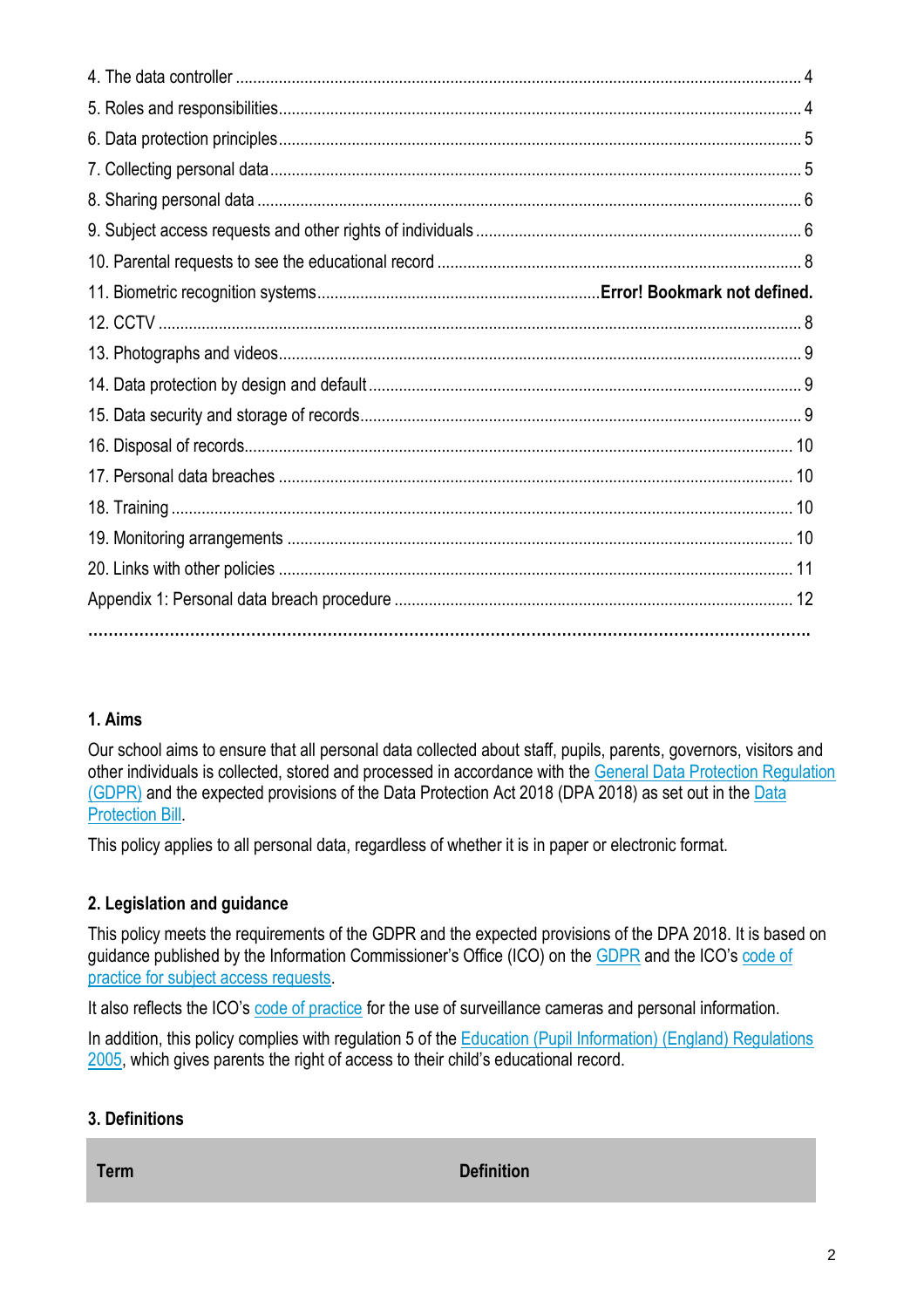| <b>Personal data</b>                | Any information relating to an identified, or<br>identifiable, individual.<br>This may include the individual's:<br>Name (including initials)<br>Identification number<br>Location data<br>Online identifier, such as a username<br>It may also include factors specific to the<br>individual's physical, physiological, genetic, mental,<br>economic, cultural or social identity.                                                                                                                |
|-------------------------------------|----------------------------------------------------------------------------------------------------------------------------------------------------------------------------------------------------------------------------------------------------------------------------------------------------------------------------------------------------------------------------------------------------------------------------------------------------------------------------------------------------|
| Special categories of personal data | Personal data which is more sensitive and so<br>needs more protection, including information about<br>an individual's:<br>Racial or ethnic origin<br>$\bullet$<br>Political opinions<br>$\bullet$<br>Religious or philosophical beliefs<br>$\bullet$<br>Trade union membership<br>Genetics<br>$\bullet$<br>Biometrics (such as fingerprints, retina and<br>$\bullet$<br>iris patterns), where used for identification<br>purposes<br>Health – physical or mental<br>Sex life or sexual orientation |
| Processing                          | Anything done to personal data, such as collecting,<br>recording, organising, structuring, storing,<br>adapting, altering, retrieving, using, disseminating,<br>erasing or destroying.<br>Processing can be automated or manual.                                                                                                                                                                                                                                                                   |
| Data subject                        | The identified or identifiable individual whose<br>personal data is held or processed.                                                                                                                                                                                                                                                                                                                                                                                                             |
| Data controller                     | A person or organisation that determines the<br>purposes and the means of processing of personal<br>data.                                                                                                                                                                                                                                                                                                                                                                                          |
| Data processor                      | A person or other body, other than an employee of<br>the data controller, who processes personal data                                                                                                                                                                                                                                                                                                                                                                                              |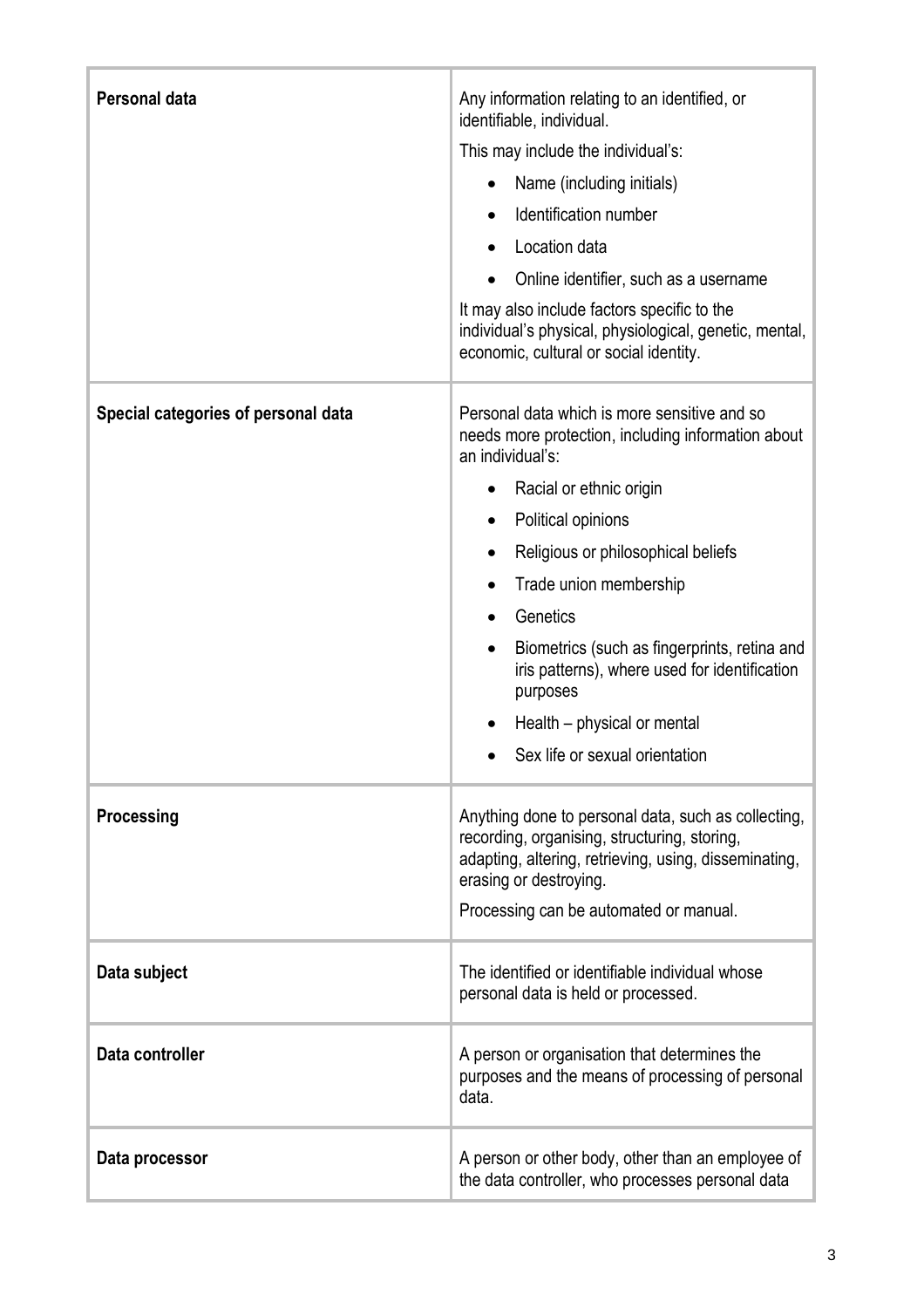|                      | on behalf of the data controller.                                                                                                                       |
|----------------------|---------------------------------------------------------------------------------------------------------------------------------------------------------|
| Personal data breach | A breach of security leading to the accidental or<br>unlawful destruction, loss, alteration, unauthorised<br>disclosure of, or access to personal data. |

### **4. The data controller**

Our school processes personal data relating to parents, pupils, staff, governors, visitors and others, and therefore is a data controller.

The school is registered as a data controller with the ICO and will renew this registration annually or as otherwise legally required.

#### **5. Roles and responsibilities**

This policy applies to **all staff** employed by our school, and to external organisations or individuals working on our behalf. Staff who do not comply with this policy may face disciplinary action.

#### **5.1 Governing board**

The governing board has overall responsibility for ensuring that our school complies with all relevant data protection obligations.

#### **5.2 Data protection officer**

The data protection officer (DPO) is responsible for overseeing the implementation of this policy, monitoring our compliance with data protection law, and developing related policies and guidelines where applicable.

They will provide an annual report of their activities directly to the governing board and, where relevant, report to the board their advice and recommendations on school data protection issues.

The DPO is also the first point of contact for individuals whose data the school processes, and for the ICO.

Full details of the DPO's responsibilities are set out in their job description.

Our DPO is Judicium Education Ltd.

Address: 72 Cannon Street,

London.

EC4N 6AE

Email: [dataservices@judicium.com](mailto:dataservices@judicium.com)

Telephone: 020 3326 9174

#### **5.3 Headteacher**

The headteacher acts as the representative of the data controller on a day-to-day basis.

#### **5.4 All staff**

Staff are responsible for:

- Collecting, storing and processing any personal data in accordance with this policy
- Informing the school of any changes to their personal data, such as a change of address
- Contacting the DPO in the following circumstances: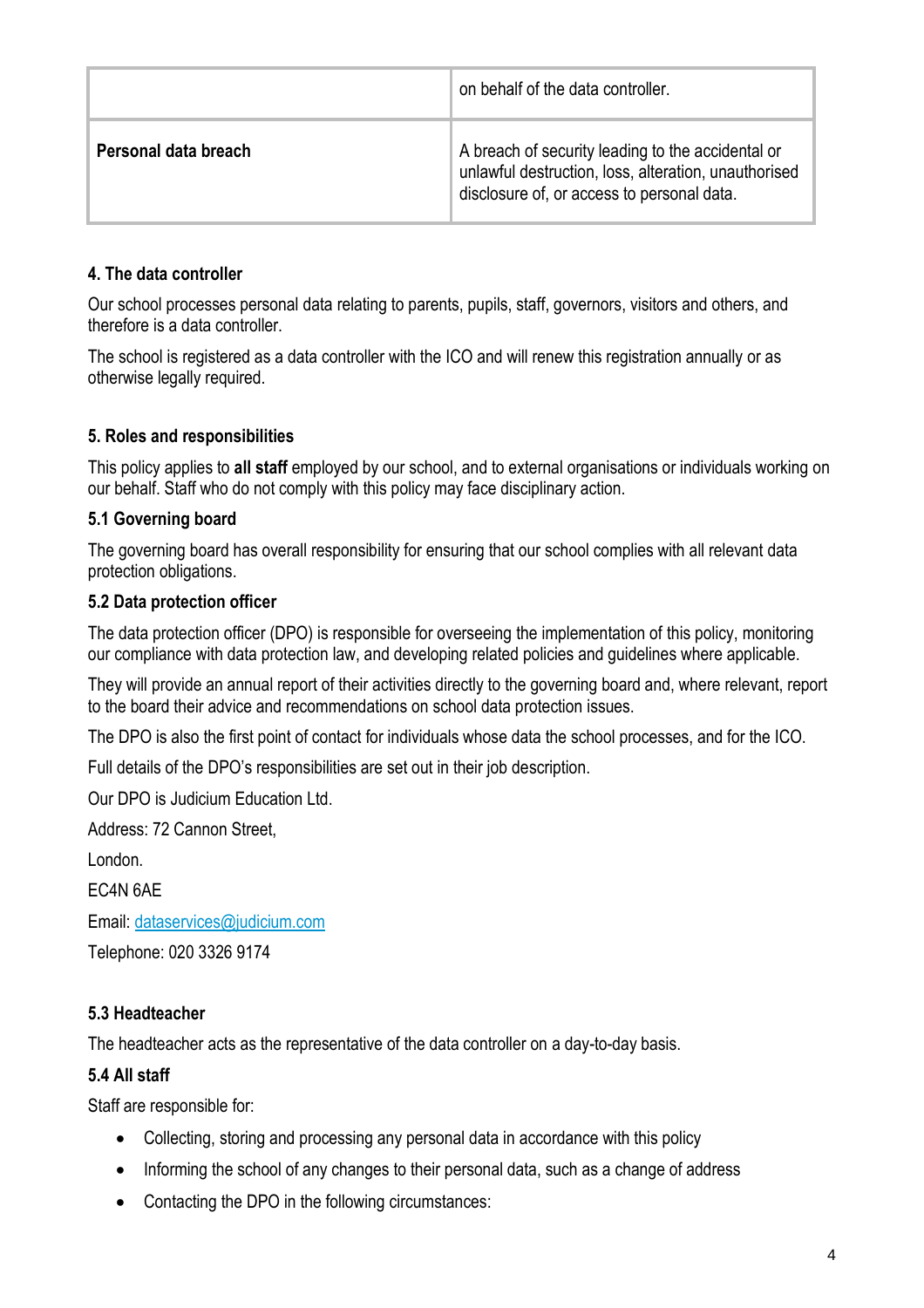- $\circ$  With any questions about the operation of this policy, data protection law, retaining personal data or keeping personal data secure
- $\circ$  If they have any concerns that this policy is not being followed
- $\circ$  If they are unsure whether or not they have a lawful basis to use personal data in a particular way
- $\circ$  If they need to rely on or capture consent, draft a privacy notice, deal with data protection rights invoked by an individual, or transfer personal data outside the European Economic Area
- $\circ$  If there has been a data breach
- $\circ$  Whenever they are engaging in a new activity that may affect the privacy rights of individuals
- $\circ$  If they need help with any contracts or sharing personal data with third parties

### **6. Data protection principles**

The GDPR is based on data protection principles that our school must comply with.

The principles say that personal data must be:

- Processed lawfully, fairly and in a transparent manner
- Collected for specified, explicit and legitimate purposes
- Adequate, relevant and limited to what is necessary to fulfil the purposes for which it is processed
- Accurate and, where necessary, kept up to date
- Kept for no longer than is necessary for the purposes for which it is processed
- Processed in a way that ensures it is appropriately secure

This policy sets out how the school aims to comply with these principles.

### **7. Collecting personal data**

#### **7.1 Lawfulness, fairness and transparency**

We will only process personal data where we have one of 6 'lawful bases' (legal reasons) to do so under data protection law:

- The data needs to be processed so that the school can **fulfil a contract** with the individual, or the individual has asked the school to take specific steps before entering into a contract
- The data needs to be processed so that the school can **comply with a legal obligation**
- The data needs to be processed to ensure the **vital interests** of the individual e.g. to protect someone's life
- The data needs to be processed so that the school, as a public authority, can perform a task **in the public interest,** and carry out its official functions
- The data needs to be processed for the **legitimate interests** of the school or a third party (provided the individual's rights and freedoms are not overridden)
- The individual (or their parent/carer when appropriate in the case of a pupil) has freely given clear **consent**

For special categories of personal data, we will also meet one of the special category conditions for processing which are set out in the GDPR and Data Protection Act 2018.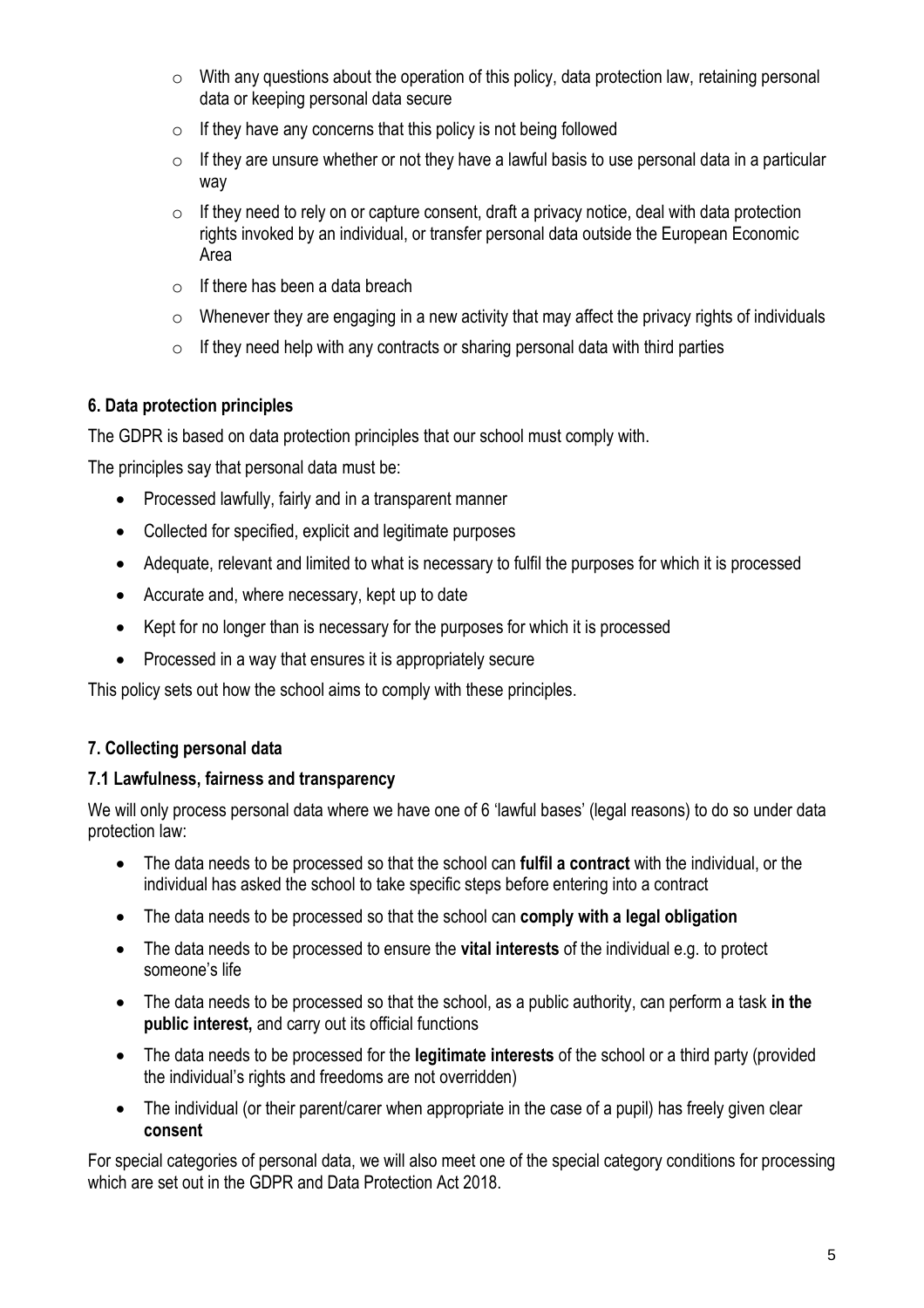If we offer online services to pupils, such as classroom apps, and we intend to rely on consent as a basis for processing, we will get parental consent (except for online counselling and preventive services).

### **7.2 Limitation, minimisation and accuracy**

We will only collect personal data for specified, explicit and legitimate reasons. We will explain these reasons to the individuals when we first collect their data.

If we want to use personal data for reasons other than those given when we first obtained it, we will inform the individuals concerned before we do so, and seek consent where necessary.

Staff must only process personal data where it is necessary in order to do their jobs.

When staff no longer need the personal data they hold, they must ensure it is deleted or anonymised. This will be done in accordance with the school's record retention schedule/records management policy.

### **8. Sharing personal data**

We will not normally share personal data with anyone else, but may do so where:

- There is an issue with a pupil or parent/carer that puts the safety of our staff at risk
- We need to liaise with other agencies we will seek consent as necessary before doing this
- Our suppliers or contractors need data to enable us to provide services to our staff and pupils for example, IT companies. When doing this, we will:
	- $\circ$  Only appoint suppliers or contractors which can provide sufficient guarantees that they comply with data protection law
	- $\circ$  Establish a data sharing agreement with the supplier or contractor, either in the contract or as a standalone agreement, to ensure the fair and lawful processing of any personal data we share
	- $\circ$  Only share data that the supplier or contractor needs to carry out their service, and information necessary to keep them safe while working with us

We will also share personal data with law enforcement and government bodies where we are legally required to do so, including for:

- The prevention or detection of crime and/or fraud
- The apprehension or prosecution of offenders
- The assessment or collection of tax owed to HMRC
- In connection with legal proceedings
- Where the disclosure is required to satisfy our safeguarding obligations
- Research and statistical purposes, as long as personal data is sufficiently anonymised or consent has been provided

We may also share personal data with emergency services and local authorities to help them to respond to an emergency situation that affects any of our pupils or staff.

Where we transfer personal data to a country or territory outside the European Economic Area, we will do so in accordance with data protection law.

### **9. Subject access requests and other rights of individuals**

#### **9.1 Subject access requests**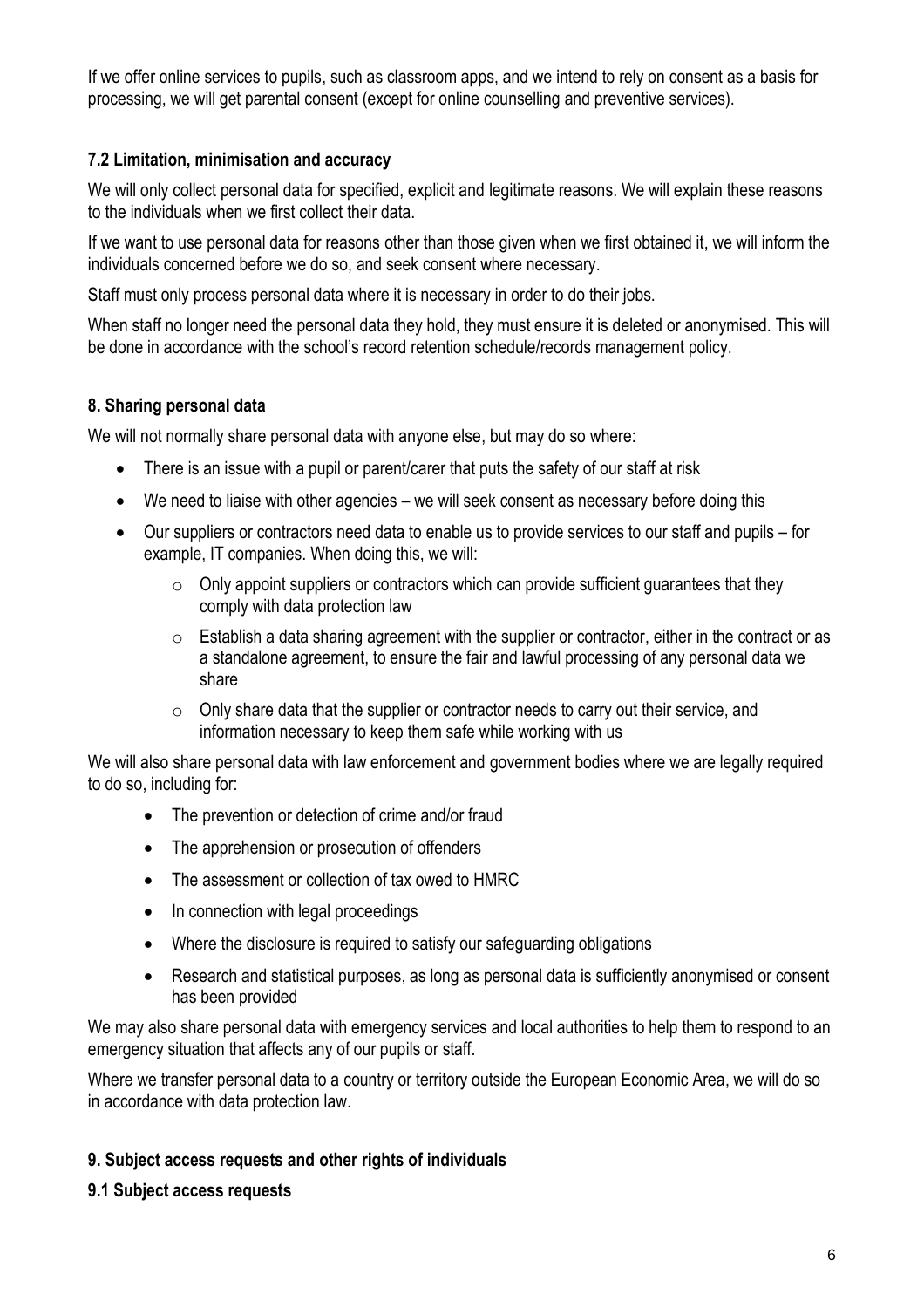Individuals have a right to make a 'subject access request' to gain access to personal information that the school holds about them. This includes:

- Confirmation that their personal data is being processed
- Access to a copy of the data
- The purposes of the data processing
- The categories of personal data concerned
- Who the data has been, or will be, shared with
- How long the data will be stored for, or if this isn't possible, the criteria used to determine this period
- The source of the data, if not the individual
- Whether any automated decision-making is being applied to their data, and what the significance and consequences of this might be for the individual

Subject access requests must be submitted in writing, either by letter, email or fax to the DPO. They should include:

- Name of individual
- Correspondence address
- Contact number and email address
- Details of the information requested

If staff receive a subject access request they must immediately forward it to the DPO.

#### **9.2 Children and subject access requests**

Personal data about a child belongs to that child, and not the child's parents or carers. For a parent or carer to make a subject access request with respect to their child, the child must either be unable to understand their rights and the implications of a subject access request, or have given their consent.

Children below the age of 12 are generally not regarded to be mature enough to understand their rights and the implications of a subject access request. Therefore, most subject access requests from parents or carers of pupils at our school may be granted without the express permission of the pupil. This is not a rule and a pupil's ability to understand their rights will always be judged on a case-by-case basis.

#### **9.3 Responding to subject access requests**

When responding to requests, we:

- May ask the individual to provide 2 forms of identification
- May contact the individual via phone to confirm the request was made
- Will respond without delay and within 1 month of receipt of the request
- Will provide the information free of charge
- May tell the individual we will comply within 3 months of receipt of the request, where a request is complex or numerous. We will inform the individual of this within 1 month, and explain why the extension is necessary

We will not disclose information if it:

• Might cause serious harm to the physical or mental health of the pupil or another individual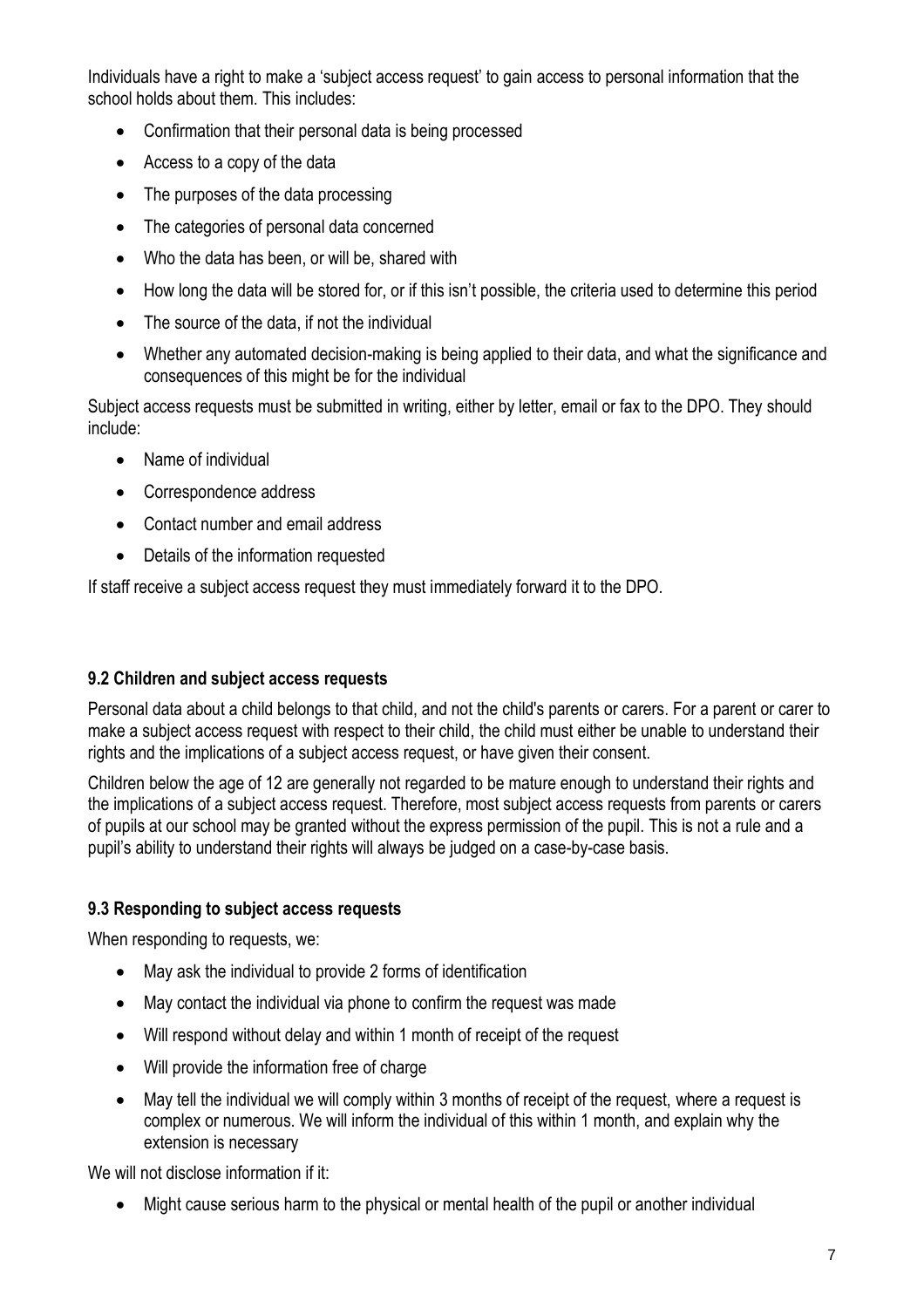- Would reveal that the child is at risk of abuse, where the disclosure of that information would not be in the child's best interests
- Is contained in adoption or parental order records
- Is given to a court in proceedings concerning the child

If the request is unfounded or excessive, we may refuse to act on it, or charge a reasonable fee which takes into account administrative costs.

A request will be deemed to be unfounded or excessive if it is repetitive or asks for further copies of the same information.

When we refuse a request, we will tell the individual why, and tell them they have the right to complain to the ICO.

### **9.4 Other data protection rights of the individual**

In addition to the right to make a subject access request (see above), and to receive information when we are collecting their data about how we use and process it (see section 7), individuals also have the right to:

- Withdraw their consent to processing at any time
- Ask us to rectify, erase or restrict processing of their personal data, or object to the processing of it (in certain circumstances)
- Prevent use of their personal data for direct marketing
- Challenge processing which has been justified on the basis of public interest
- Request a copy of agreements under which their personal data is transferred outside of the European Economic Area
- Object to decisions based solely on automated decision making or profiling (decisions taken with no human involvement, that might negatively affect them)
- Prevent processing that is likely to cause damage or distress
- Be notified of a data breach in certain circumstances
- Make a complaint to the ICO
- Ask for their personal data to be transferred to a third party in a structured, commonly used and machine-readable format (in certain circumstances)

Individuals should submit any request to exercise these rights to the DPO. If staff receive such a request, they must immediately forward it to the DPO.

### **10. Parental requests to see the educational record**

Parents, or those with parental responsibility, have a legal right to free access to their child's educational record (which includes most information about a pupil) within 15 school days of receipt of a written request.

## **11. CCTV**

We use CCTV in various locations around the school site to ensure it remains safe. We will adhere to the ICO's [code of practice](https://ico.org.uk/media/for-organisations/documents/1542/cctv-code-of-practice.pdf) for the use of CCTV.

We do not need to ask individuals' permission to use CCTV, but we make it clear where individuals are being recorded. Security cameras are clearly visible and accompanied by prominent signs explaining that CCTV is in use.

Any enquiries about the CCTV system should be directed to Mair Hindmarsh Headteacher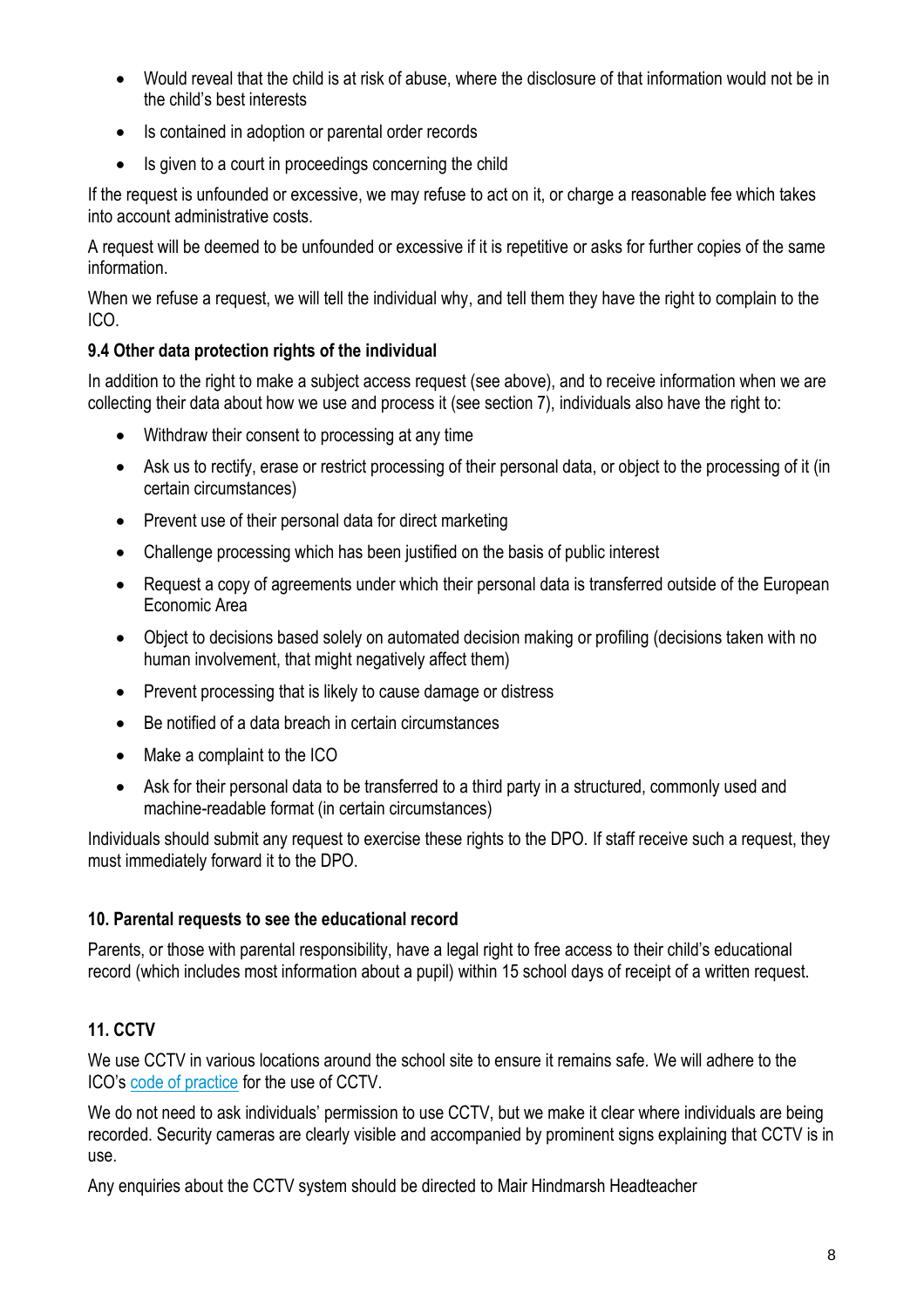### **12. Photographs and videos**

As part of our school activities, we may take photographs and record images of individuals within our school.

We will obtain written consent from parents/carers for photographs and videos to be taken of their child for communication, marketing and promotional materials. We will clearly explain how the photograph and/or video will be used to both the parent/carer and pupil.

Uses may include:

- Within school on notice boards and in school magazines, brochures, newsletters, etc.
- Outside of school by external agencies such as the school photographer, newspapers, campaigns
- Online on our school website or social media pages

Consent can be refused or withdrawn at any time. If consent is withdrawn, we will delete the photograph or video and not distribute it further.

When using photographs and videos in this way we will not accompany them with any other personal information about the child, to ensure they cannot be identified.

See our child protection and safeguarding policy/photography policy/other relevant policy for more information on our use of photographs and videos.

### **13. Data protection by design and default**

We will put measures in place to show that we have integrated data protection into all of our data processing activities, including:

- Appointing a suitably qualified DPO, and ensuring they have the necessary resources to fulfil their duties and maintain their expert knowledge
- Only processing personal data that is necessary for each specific purpose of processing, and always in line with the data protection principles set out in relevant data protection law (see section 6)
- Completing privacy impact assessments where the school's processing of personal data presents a high risk to rights and freedoms of individuals, and when introducing new technologies (the DPO will advise on this process)
- Integrating data protection into internal documents including this policy, any related policies and privacy notices
- Regularly training members of staff on data protection law, this policy, any related policies and any other data protection matters; we will also keep a record of attendance
- Regularly conducting reviews and audits to test our privacy measures and make sure we are compliant
- Maintaining records of our processing activities, including:
	- $\circ$  For the benefit of data subjects, making available the name and contact details of our school and DPO and all information we are required to share about how we use and process their personal data (via our privacy notices)
	- $\circ$  For all personal data that we hold, maintaining an internal record of the type of data, data subject, how and why we are using the data, any third-party recipients, how and why we are storing the data, retention periods and how we are keeping the data secure

### **14. Data security and storage of records**

We will protect personal data and keep it safe from unauthorised or unlawful access, alteration, processing or disclosure, and against accidental or unlawful loss, destruction or damage.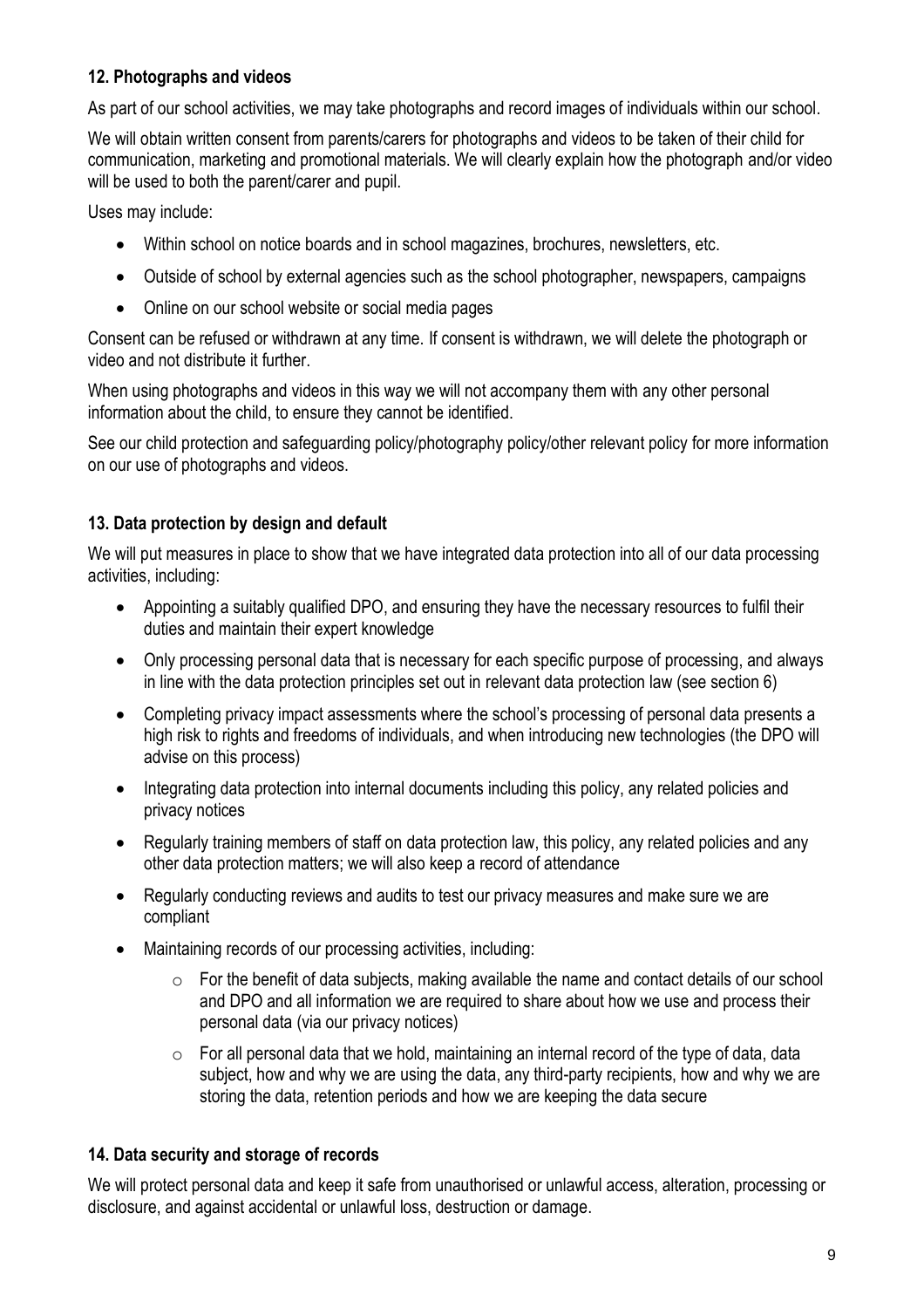In particular:

- Paper-based records and portable electronic devices, such as laptops and hard drives that contain personal data are kept under lock and key when not in use
- Papers containing confidential personal data must not be left on office and classroom desks, on staffroom tables, pinned to notice/display boards, or left anywhere else where there is general access
- Where personal information needs to be taken off site, staff must sign it in and out from the school office
- Passwords that are at least 8 characters long containing letters and numbers are used to access school computers, laptops and other electronic devices. Staff and pupils are reminded to change their passwords at regular intervals
- Encryption software is used to protect all portable devices and removable media, such as laptops and USB devices
- Staff, pupils or governors who store personal information on their personal devices are expected to follow the same security procedures as for school-owned equipment (see our online safety policy/ICT policy/acceptable use agreement/policy on acceptable use)
- Where we need to share personal data with a third party, we carry out due diligence and take reasonable steps to ensure it is stored securely and adequately protected (see section 8)

### **15. Disposal of records**

Personal data that is no longer needed will be disposed of securely. Personal data that has become inaccurate or out of date will also be disposed of securely, where we cannot or do not need to rectify or update it.

For example, we will shred or incinerate paper-based records, and overwrite or delete electronic files. We may also use a third party to safely dispose of records on the school's behalf. If we do so, we will require the third party to provide sufficient guarantees that it complies with data protection law.

### **16. Personal data breaches**

The school will make all reasonable endeavours to ensure that there are no personal data breaches.

In the unlikely event of a suspected data breach, we will follow the procedure set out in appendix 1.

When appropriate, we will report the data breach to the ICO within 72 hours. Such breaches in a school context may include, but are not limited to:

- A non-anonymised dataset being published on the school website which shows the exam results of pupils eligible for the pupil premium
- Safeguarding information being made available to an unauthorised person
- The theft of a school laptop containing non-encrypted personal data about pupils

# **17. Training**

All staff and governors are provided with data protection training as part of their induction process.

Data protection will also form part of continuing professional development, where changes to legislation, guidance or the school's processes make it necessary.

### **18. Monitoring arrangements**

The DPO is responsible for monitoring and reviewing this policy.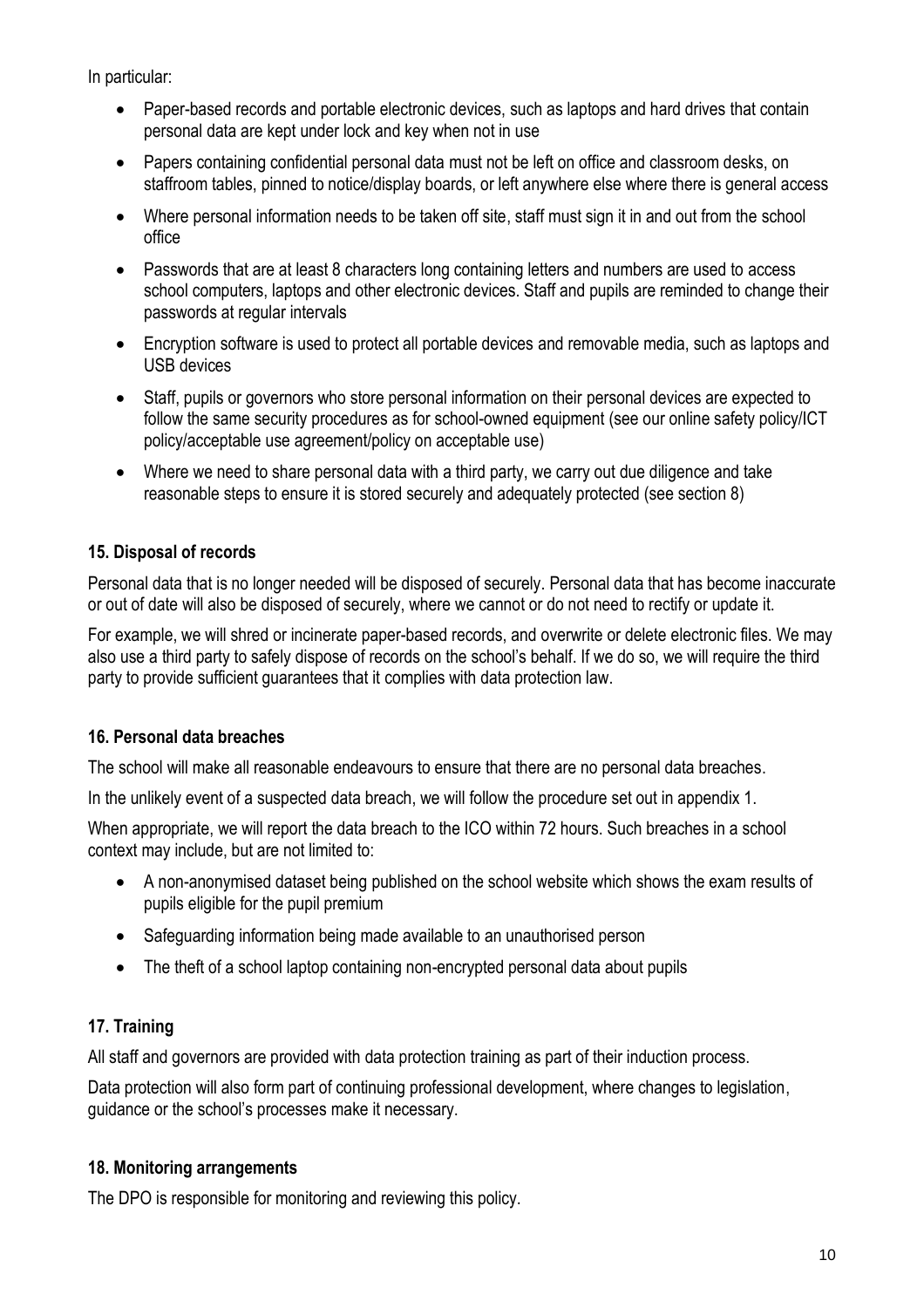This policy will be reviewed and updated if necessary when the Data Protection Bill receives royal assent and becomes law (as the Data Protection Act 2018) – if any changes are made to the bill that affect our school's practice. Otherwise, or from then on, this policy will be reviewed **every 2 years** and shared with the full governing board.

# **19. Links with other policies**

This data protection policy is linked to our:

- Freedom of information publication scheme
- Child protection and safeguarding policy
- Staff code of conduct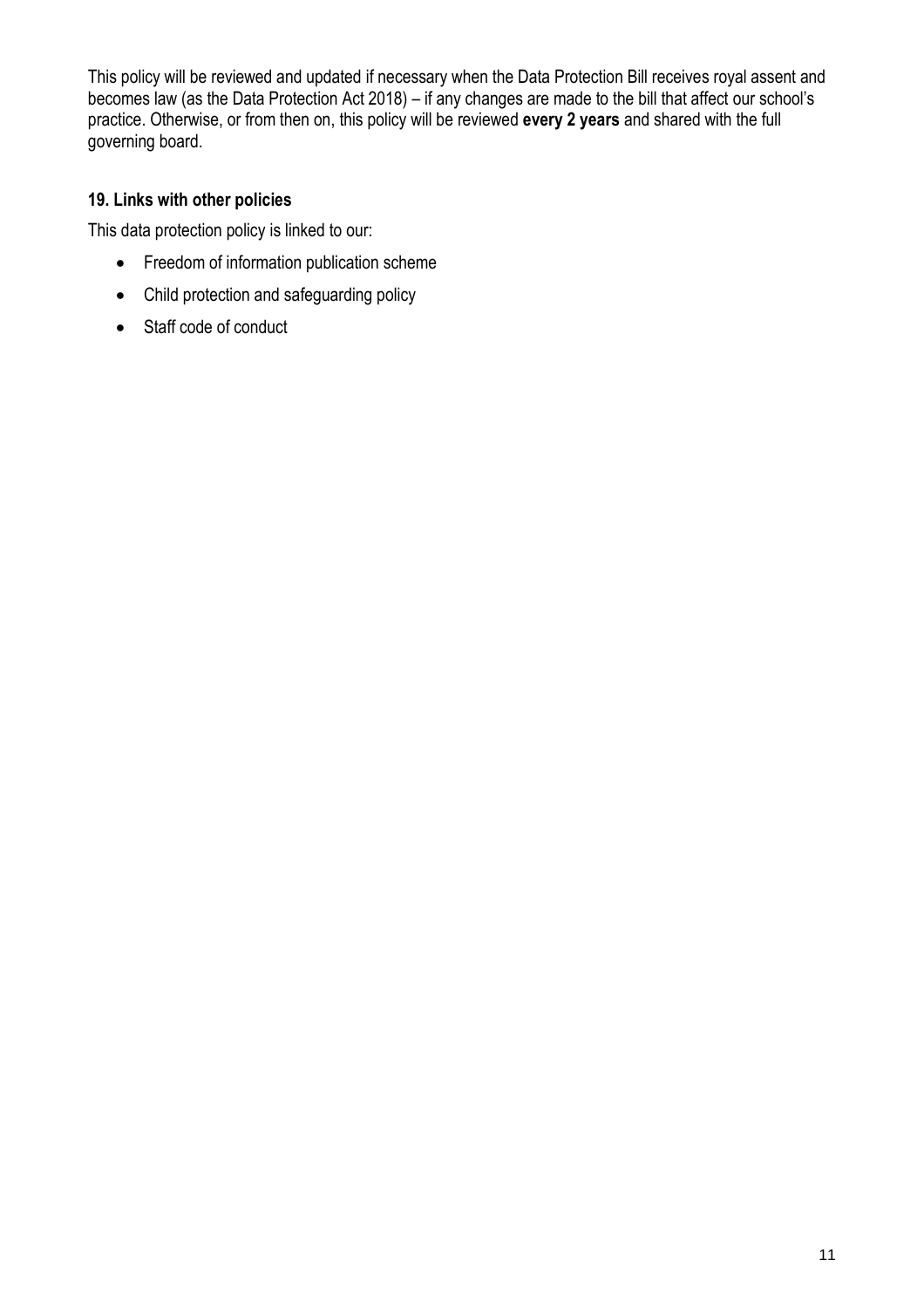### **Appendix 1: Personal data breach procedure**

This procedure is based on [guidance on personal data breaches](https://ico.org.uk/for-organisations/guide-to-the-general-data-protection-regulation-gdpr/personal-data-breaches/) produced by the ICO.

- On finding or causing a breach, or potential breach, the staff member or data processor must immediately notify the DPO
- The DPO will investigate the report, and determine whether a breach has occurred. To decide, the DPO will consider whether personal data has been accidentally or unlawfully:
	- o Lost
	- o Stolen
	- o Destroyed
	- o Altered
	- o Disclosed or made available where it should not have been
	- o Made available to unauthorised people
- The DPO will alert the headteacher and the chair of governors
- The DPO will make all reasonable efforts to contain and minimise the impact of the breach, assisted by relevant staff members or data processors where necessary. (Actions relevant to specific data types are set out at the end of this procedure)
- The DPO will assess the potential consequences, based on how serious they are, and how likely they are to happen
- The DPO will work out whether the breach must be reported to the ICO. This must be judged on a case-by-case basis. To decide, the DPO will consider whether the breach is likely to negatively affect people's rights and freedoms, and cause them any physical, material or non-material damage (e.g. emotional distress), including through:
	- $\circ$  Loss of control over their data
	- o Discrimination
	- $\circ$  Identify theft or fraud
	- o Financial loss
	- $\circ$  Unauthorised reversal of pseudonymisation (for example, key-coding)
	- $\circ$  Damage to reputation
	- o Loss of confidentiality
	- $\circ$  Any other significant economic or social disadvantage to the individual(s) concerned

If it's likely that there will be a risk to people's rights and freedoms, the DPO must notify the ICO.

- The DPO will document the decision (either way), in case it is challenged at a later date by the ICO or an individual affected by the breach. Documented decisions are stored in the headteacher's office and on electrically on admin network.
- Where the ICO must be notified, the DPO will do this via the ['report a breach' page of the](https://ico.org.uk/for-organisations/report-a-breach/) ICO website within 72 hours. As required, the DPO will set out:
	- $\circ$  A description of the nature of the personal data breach including, where possible:
		- The categories and approximate number of individuals concerned
		- The categories and approximate number of personal data records concerned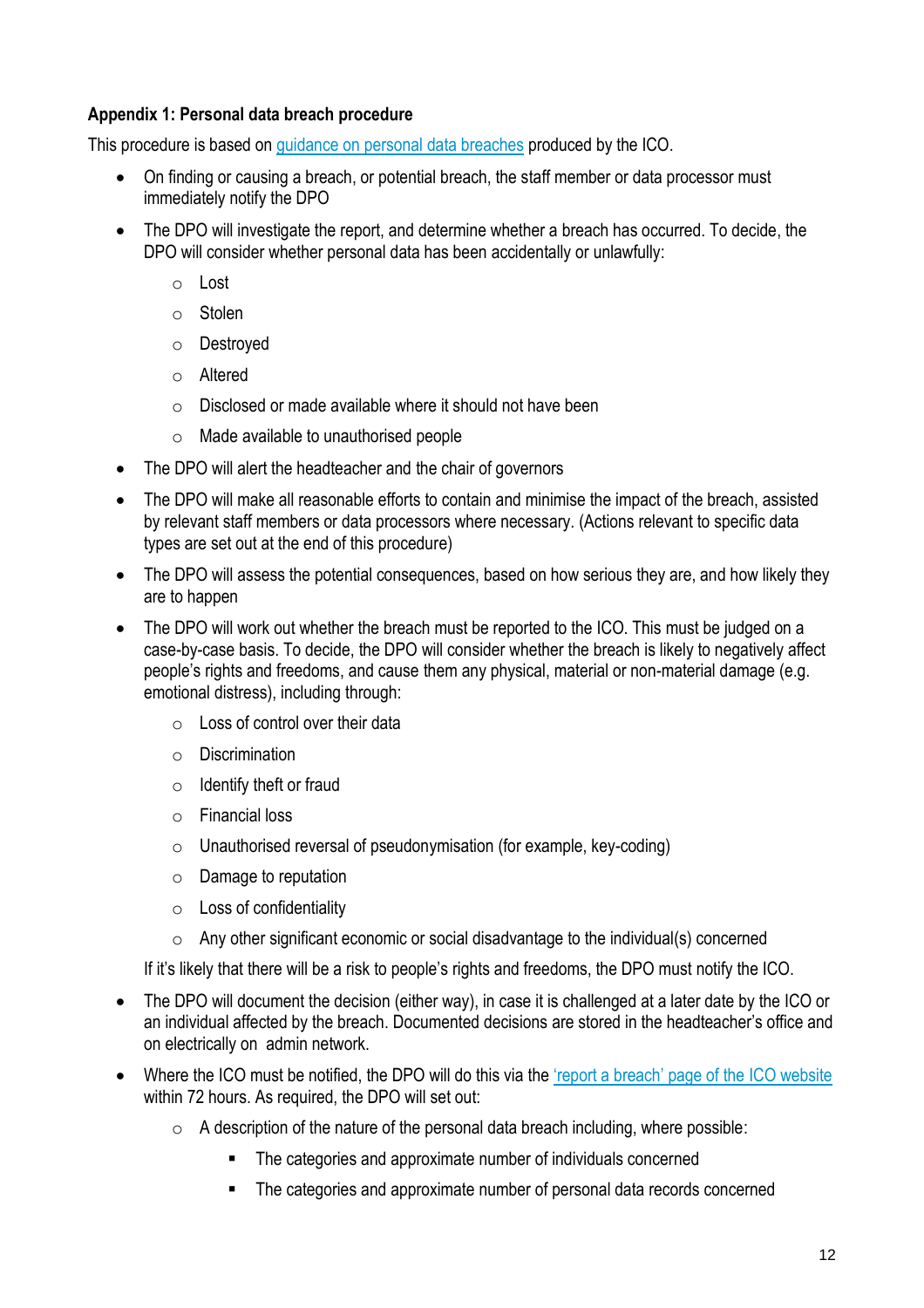- o The name and contact details of the DPO
- $\circ$  A description of the likely consequences of the personal data breach
- $\circ$  A description of the measures that have been, or will be taken, to deal with the breach and mitigate any possible adverse effects on the individual(s) concerned
- If all the above details are not yet known, the DPO will report as much as they can within 72 hours. The report will explain that there is a delay, the reasons why, and when the DPO expects to have further information. The DPO will submit the remaining information as soon as possible
- The DPO will also assess the risk to individuals, again based on the severity and likelihood of potential or actual impact. If the risk is high, the DPO will promptly inform, in writing, all individuals whose personal data has been breached. This notification will set out:
	- o The name and contact details of the DPO
	- o A description of the likely consequences of the personal data breach
	- $\circ$  A description of the measures that have been, or will be, taken to deal with the data breach and mitigate any possible adverse effects on the individual(s) concerned
- The DPO will notify any relevant third parties who can help mitigate the loss to individuals for example, the police, insurers, banks or credit card companies
- The DPO will document each breach, irrespective of whether it is reported to the ICO. For each breach, this record will include the:
	- o Facts and cause
	- o Effects
	- $\circ$  Action taken to contain it and ensure it does not happen again (such as establishing more robust processes or providing further training for individuals)

Records of all breaches will be stored in the head teacher's office and electrically on the admin network.

• The DPO and headteacher will meet to review what happened and how it can be stopped from happening again. This meeting will happen as soon as reasonably possible

### **Actions to minimise the impact of data breaches**

We will take the actions set out below to mitigate the impact of different types of data breach, focusing especially on breaches involving particularly risky or sensitive information. We will review the effectiveness of these actions and amend them as necessary after any data breach.

### **Sensitive information being disclosed via email (including safeguarding records)**

- If special category data (sensitive information) is accidentally made available via email to unauthorised individuals, the sender must attempt to recall the email as soon as they become aware of the error
- Members of staff who receive personal data sent in error must alert the sender and the DPO as soon as they become aware of the error
- If the sender is unavailable or cannot recall the email for any reason, the DPO will ask the ICT department to recall it
- In any cases where the recall is unsuccessful, the DPO will contact the relevant unauthorised individuals who received the email, explain that the information was sent in error, and request that those individuals delete the information and do not share, publish, save or replicate it in any way
- The DPO will ensure we receive a written response from all the individuals who received the data, confirming that they have complied with this request